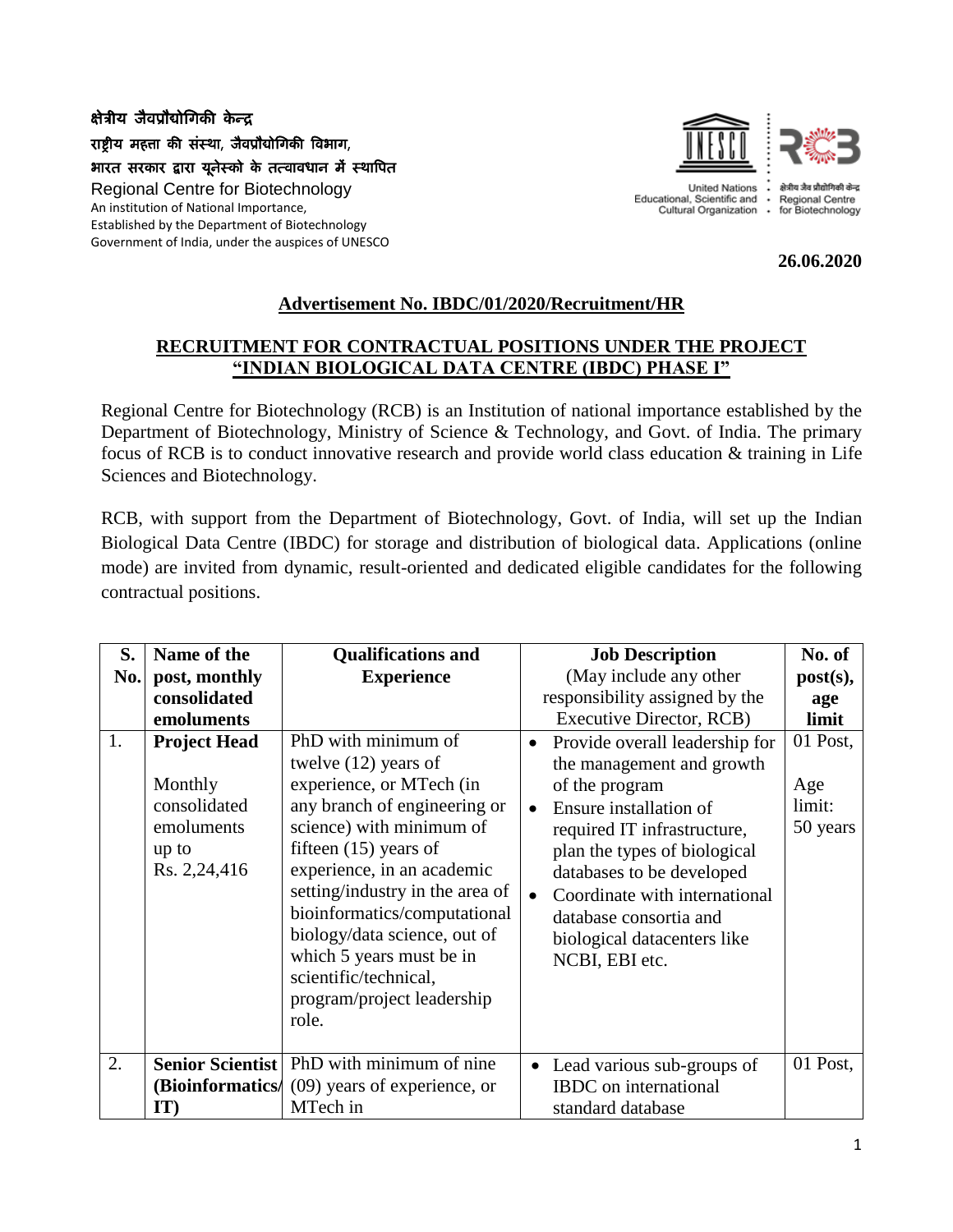|    | Monthly<br>consolidated<br>emoluments<br>up to<br>Rs. 2,04,416                                         | CS/IT/E&C/Bioinformatics/<br>Computational Biology/Data<br>Science with minimum of<br>twelve $(12)$ years of<br>experience, in an academic<br>setting/industry in the area of<br>bioinformatics/computational<br>biology/data science, out of<br>which 3 years must be in<br>scientific/technical,<br>program/project leadership<br>role.                                                                                                                                                                                                                           | development or application<br>development related to<br>analysis of biological data<br>Development of machine<br>$\bullet$<br>learning based data analytics<br>or implementation of leading<br>open source applications for<br>high throughput analysis of<br>biological data on CPU/GPU<br>clusters and cloud                                                                                   | Age<br>limit:<br>50 years                    |
|----|--------------------------------------------------------------------------------------------------------|---------------------------------------------------------------------------------------------------------------------------------------------------------------------------------------------------------------------------------------------------------------------------------------------------------------------------------------------------------------------------------------------------------------------------------------------------------------------------------------------------------------------------------------------------------------------|--------------------------------------------------------------------------------------------------------------------------------------------------------------------------------------------------------------------------------------------------------------------------------------------------------------------------------------------------------------------------------------------------|----------------------------------------------|
| 3. | <b>Research</b><br><b>Consultant</b><br>Monthly<br>consolidated<br>emoluments<br>up to<br>Rs. 2,04,416 | PhD with minimum of nine<br>(09) years of experience, or<br>MTech in<br>CS/IT/E&C/Bioinformatics/<br>Computational Biology/Data<br>Science with minimum of<br>twelve $(12)$ years of<br>experience, or BTech in<br>CS/IT/E&C/Bioinformatics/<br>Computational Biology/Data<br>Science or MCA with<br>minimum fifteen (15) years<br>of of experience in an<br>academic setting/industry in<br>the area of<br>bioinformatics/computational<br>biology/data science, out of<br>which 3 years must be in<br>scientific/technical<br>program/project leadership<br>role. | To act as domain expert for<br>$\bullet$<br>applications of AI/Machine<br>Learning, Cloud<br>Computing/storage in<br>biological/health sciences<br>planning and installation of<br>$\bullet$<br>software/tools for<br>applications of Deep<br>Learning in Biology<br><b>Collaborate with Parallel</b><br>$\bullet$<br>programmers to convert/port<br>their application in<br>MPI/MPICH/CUDA etc. | 01 Post,<br>Age<br>limit:<br>50<br>Years     |
| 4. | <b>Database</b><br><b>Manager</b><br>Monthly<br>consolidated<br>emoluments<br>up to<br>Rs. 1,24,541    | PhD with three $(03)$ years of<br>experience, or MTech in<br>CS/IT/E&C/Bioinformatics/<br>Computational Biology/Data<br>Science with eight (08) years<br>of experience in an academic<br>setting/industry in<br>design/implementation of<br>modern database<br>technologies, HPC and<br>parallel computing, cloud<br>computing etc.                                                                                                                                                                                                                                 | Supervise and lead the<br>$\bullet$<br>software developers and work<br>in close coordination with<br>domain experts for database<br>design, application/portal<br>development, and<br>development of APIs etc. for<br>various biological databases<br>to be developed at IBDC<br>Interact closely with groups<br>$\bullet$<br>managing hardware/OS of<br><b>IBDC</b> computing resources         | 02<br>Posts,<br>Age<br>limit:<br>40<br>Years |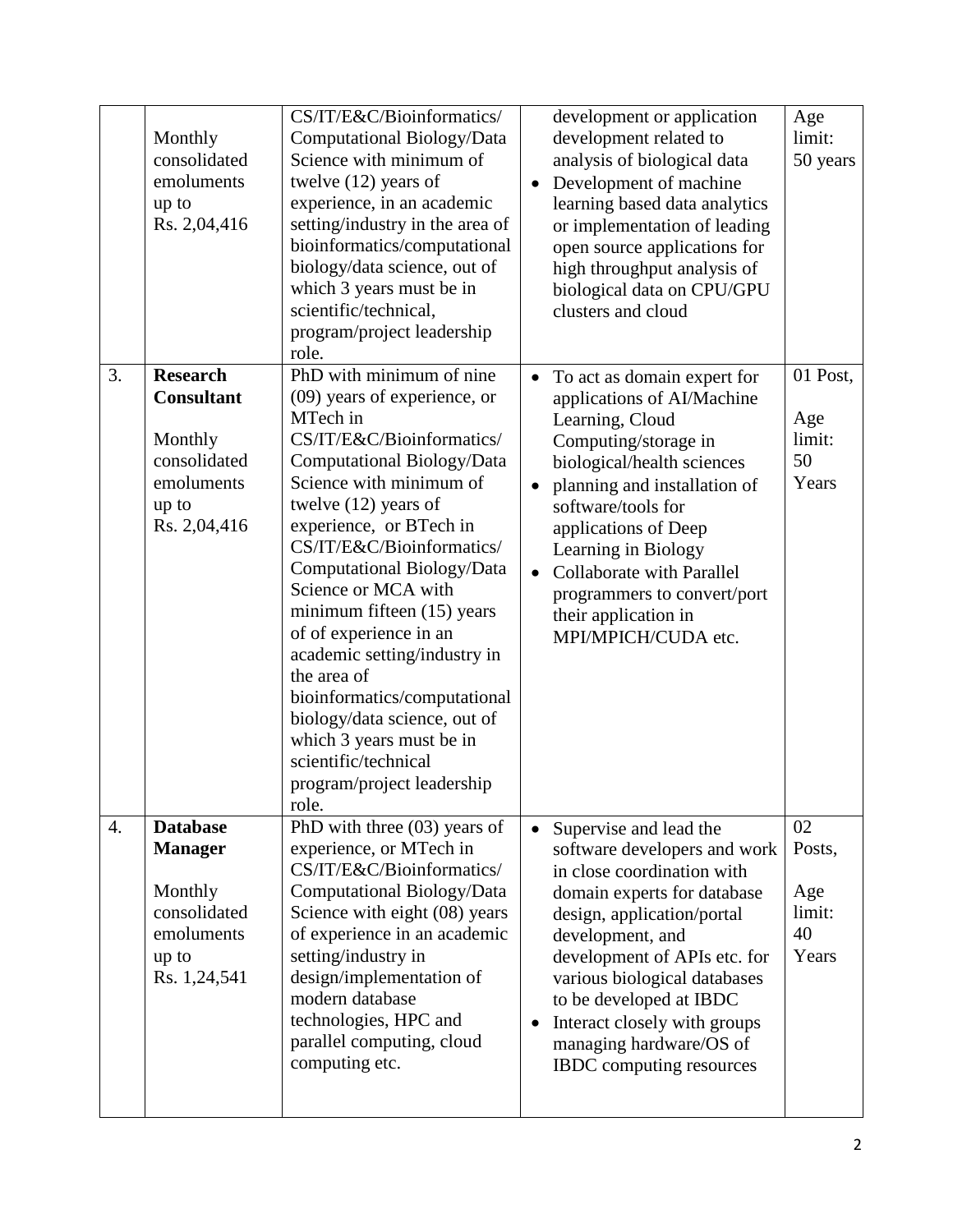| 5. | <b>Scientist</b>    | PhD with 3 years of                                  | Act as domain expert and                                         | 02     |
|----|---------------------|------------------------------------------------------|------------------------------------------------------------------|--------|
|    |                     | experience, or MTech (in                             | lead person for training and                                     | Posts, |
|    | Monthly             | any branch of                                        | supervising the curators of                                      |        |
|    | consolidated        | engineering/science) with 6                          | various databases/resources                                      | Age    |
|    | emoluments          | years of experience in an                            | of IBDC related to his/her                                       | limit: |
|    | up to               | academic setting/industry in                         | area of domain expertise                                         | 40     |
|    | Rs. 1,24,541        | the area of bioinformatics/                          | Design metadata, database<br>$\bullet$                           | Years  |
|    |                     | computational biology/data                           | schema in coordination with                                      |        |
|    |                     | science,                                             | Database Managers                                                |        |
|    |                     | genomics/proteomics<br>/metabolomics, structural     | Design the portal for data<br>$\bullet$                          |        |
|    |                     | biology, biodiversity etc.                           | submission, interact with                                        |        |
|    |                     |                                                      | researchers for data collection                                  |        |
|    |                     |                                                      | and help them in high                                            |        |
| 6. | <b>Database</b>     |                                                      | throughput data analysis                                         | 08     |
|    | Engineer/           | MTech (in any branch of<br>engineering/science) with | Database/portal development<br>$\bullet$                         | Posts, |
|    | <b>Software</b>     | five $(05)$ years of experience,                     | and installation/testing for<br>new databases/applications       |        |
|    | <b>Developer</b>    | or BTech /MSc in any                                 | developed at IBDC                                                | Age    |
|    |                     | branch of                                            | Mirroring/porting of leading<br>$\bullet$                        | limit: |
|    | Monthly             | engineering/science or MCA                           | biological data repositories at                                  | 35     |
|    | consolidated        | with eight $(08)$ years of                           | <b>IBDC</b>                                                      | Years  |
|    | emoluments          | experience in                                        |                                                                  |        |
|    | up to               | database/software                                    |                                                                  |        |
|    | Rs. 1,07,593        | design/development and                               |                                                                  |        |
|    |                     | programming skills relating                          |                                                                  |        |
|    |                     | to modern database                                   |                                                                  |        |
|    |                     | technologies, HPC and                                |                                                                  |        |
|    |                     | parallel computing, cloud                            |                                                                  |        |
|    |                     | computing etc. in IT industry                        |                                                                  |        |
|    |                     | or academic setup                                    |                                                                  |        |
| 7. | <b>Data Curator</b> | MTech in                                             |                                                                  | 08     |
|    |                     | CS/IT/E&C/Bioinformatics/                            | Curation<br>of<br>mining<br>and<br>different types of biological | Posts, |
|    | Monthly             | Computational Biology/Data                           | data under supervision of                                        |        |
|    | consolidated        | Science with four (04) years                         | domain experts                                                   | Age    |
|    | emoluments          | of experience, or                                    |                                                                  | Limit: |
|    | up to Rs. 89,875    | MCA/BTech in                                         |                                                                  | 35     |
|    |                     | CS/IT/E&C/Bioinformatics/                            |                                                                  | Years  |
|    |                     | Computational Biology/Data                           |                                                                  |        |
|    |                     | Science, or MSc (Biological                          |                                                                  |        |
|    |                     | Sciences) with six (06) years                        |                                                                  |        |
|    |                     | of experience in the area of                         |                                                                  |        |
|    |                     | bioinformatics/                                      |                                                                  |        |
|    |                     | computational biology/data                           |                                                                  |        |
|    |                     | science,                                             |                                                                  |        |
|    |                     | genomics/proteomics                                  |                                                                  |        |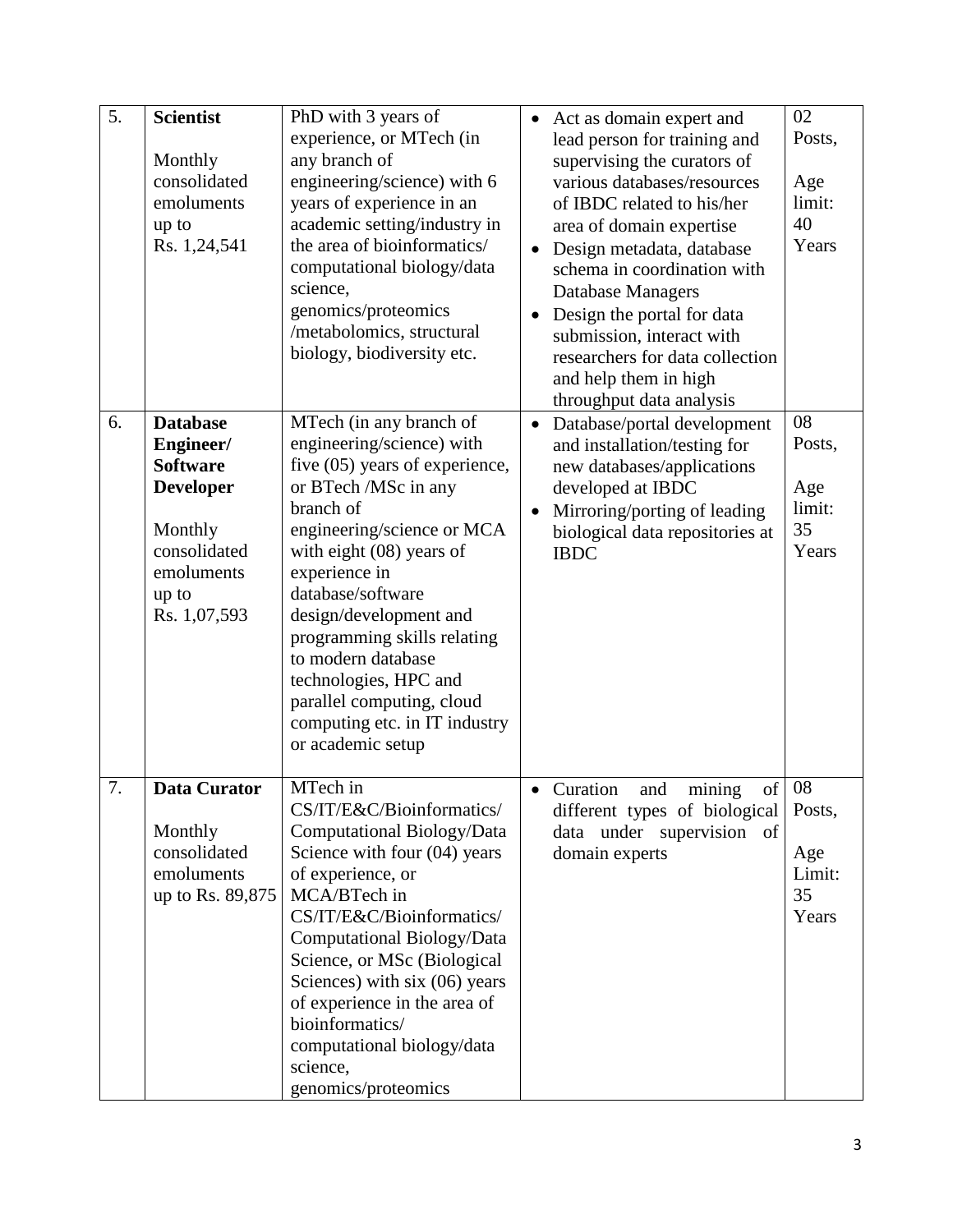|    |                                                                                                    | /metabolomics, structural<br>biology, biodiversity etc.                                                                                                                                                                                                                                                                                                                                                                                                                                                                                                                                                                                                                                         |                                                                                                                                                                                                                                                                                                                                                                                                                                                                                                                                                                          |                                              |
|----|----------------------------------------------------------------------------------------------------|-------------------------------------------------------------------------------------------------------------------------------------------------------------------------------------------------------------------------------------------------------------------------------------------------------------------------------------------------------------------------------------------------------------------------------------------------------------------------------------------------------------------------------------------------------------------------------------------------------------------------------------------------------------------------------------------------|--------------------------------------------------------------------------------------------------------------------------------------------------------------------------------------------------------------------------------------------------------------------------------------------------------------------------------------------------------------------------------------------------------------------------------------------------------------------------------------------------------------------------------------------------------------------------|----------------------------------------------|
| 8  | <b>System</b><br><b>Administrator</b><br>Monthly<br>consolidated<br>emoluments<br>up to Rs. 89,875 | MTech (CS/IT/E&C) with<br>five $(05)$ years of experience,<br>or BTech /MSc in<br>CS/IT/E&C or MCA with<br>eight (08) years of<br>experience in managing and<br>maintaining a large data<br>centre or similar<br>infrastructure.<br>Extensive experience in<br>LINUX environment,<br>experience and knowledge<br>about parallel/distributed<br>computing environments,<br>workload management software<br>in HPC clusters and SMP<br>machines, latest HPC cluster<br>management tools, tools for<br>measuring performance of<br>parallel applications in HPC<br>setup and very good<br>knowledge of state-of-the-art<br>CPU/GPU servers for HPC<br>environment is essential.<br>Desirable: RHCE | Install and configure software<br>$\bullet$<br>and hardware, upgrade<br>systems with new releases<br>Manage network servers and<br>$\bullet$<br>technology tool, monitor<br>performance and maintain<br>systems according to<br>requirements, set up accounts<br>and workstations<br>Troubleshoot issues and<br>$\bullet$<br>outages, ensure security<br>through access controls,<br>backups and firewalls<br>Develop expertise to train<br>$\bullet$<br>staff on new technologies<br>Build an internal wiki with<br>technical documentation,<br>manuals and IT policies | 02<br>Posts,<br>Age<br>limit:<br>35<br>Years |
| 9. | <b>Storage</b><br>Administrator<br>Monthly<br>consolidated<br>emoluments<br>up to Rs. 89,916       | MTech (CS/IT/E&C) with<br>five $(05)$ years of experience,<br>or BTech /MSc in<br>CS/IT/E&C or MCA with<br>eight (08) years of experience<br>in managing and maintaining<br>the state-of-the-art Storage<br>technologies (SAN/NAS),<br>Backup/Recovery in large data<br>centers.<br>Proficient in understanding<br>the storage products and<br>advance troubleshooting and<br>ability to implement High<br>Availability, Work Load<br>Management and Fail Over,<br>Disaster recovery.                                                                                                                                                                                                           | Analyze and resolve called<br>$\bullet$<br>out problems, ensure integrity<br>of supported environment<br>Actively and pre-emptively<br>figure out possible faults and<br>causes by the execution of<br>pre-determined health checks<br>Handle and resolve problems<br>$\bullet$<br>identified by system admins<br>or monitoring software<br>Work with change and<br>$\bullet$<br>problem management tools<br>Experience with capacity<br>$\bullet$<br>management and planning<br>and performance monitoring<br>Hardware /software fault<br>detection and vendor liaison  | 01 Post,<br>Age<br>limit:<br>35<br>Years     |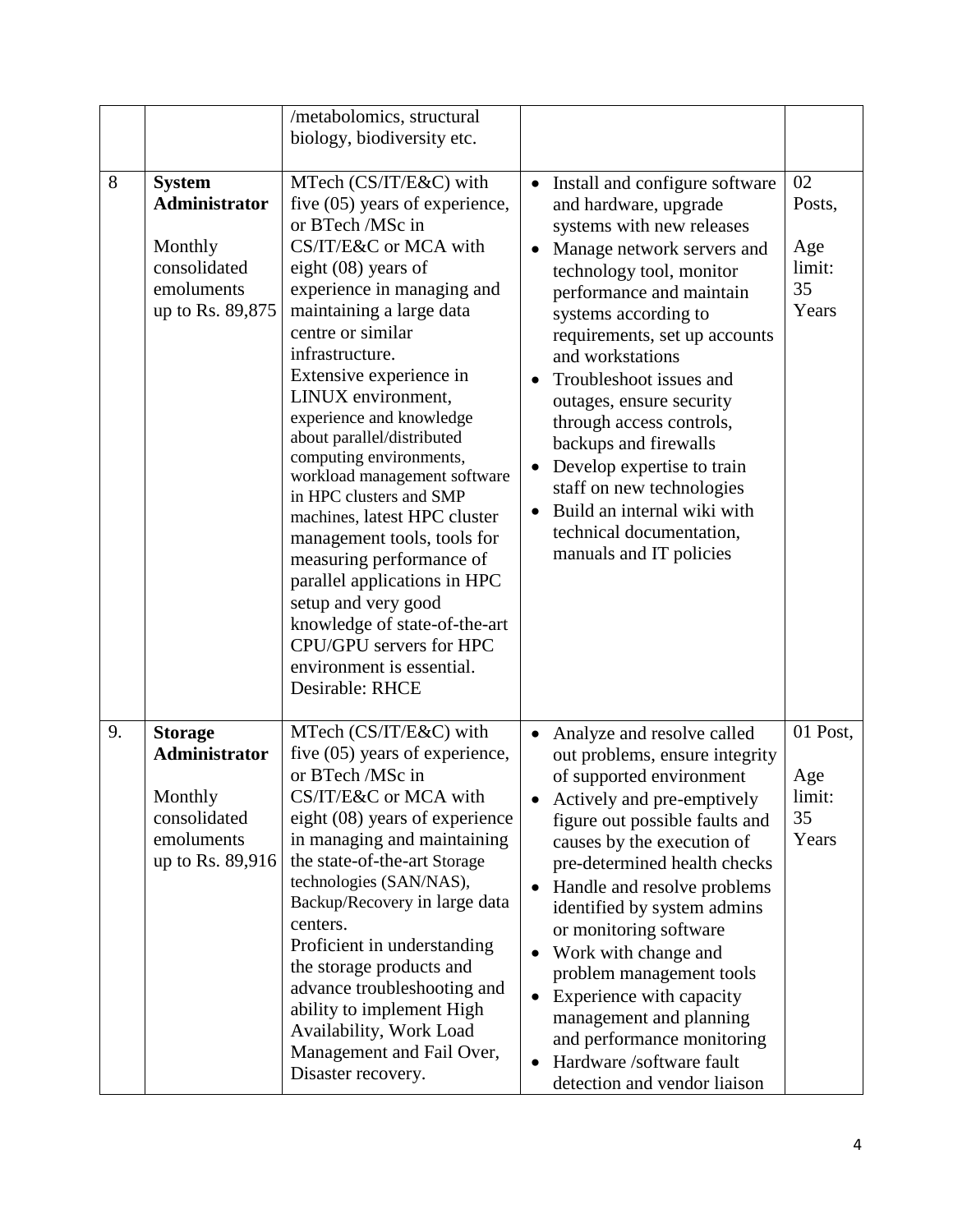|     |                                                                                              | Proven experience in<br>executing upgrades, capacity<br>increases, and reallocation of<br>storage resources.<br>Ability to work proficiently<br>within server operating<br>systems (Windows/Linux/<br>Solaris/AIX) including file<br>system, volume management<br>software, and write scripts<br>and automate tasks.<br>Knowledge of Fibre Channel<br>configurations in storage<br>hardware (HBAs), Fibre<br>Channel switches, including<br>multipath configuration and<br>SAN fabric management.<br>Desirable: Storage<br><b>Certifications from Leading</b><br>Manufacturers | Analyze and resolve raised<br>$\bullet$<br>problems within target<br>Investigate, identify and<br>$\bullet$<br>document standard operating<br>procedures that will improve<br>application recoverability<br>Responsible for Backup &<br>$\bullet$<br>Recovery, Implementation of<br>optimum backup plans and<br>overall backup management                                                                                                                                                                                                           |                                    |
|-----|----------------------------------------------------------------------------------------------|--------------------------------------------------------------------------------------------------------------------------------------------------------------------------------------------------------------------------------------------------------------------------------------------------------------------------------------------------------------------------------------------------------------------------------------------------------------------------------------------------------------------------------------------------------------------------------|-----------------------------------------------------------------------------------------------------------------------------------------------------------------------------------------------------------------------------------------------------------------------------------------------------------------------------------------------------------------------------------------------------------------------------------------------------------------------------------------------------------------------------------------------------|------------------------------------|
| 10. | <b>Network</b><br>Administrator<br>Monthly<br>consolidated<br>emoluments<br>up to Rs. 85,333 | MTech (CS/IT/E&C) with<br>five (05) years of experience,<br>or BTech /MSc in<br>CS/IT/E&C or MCA with<br>eight (08) years of<br>experience in<br>managing/troubleshooting<br>LAN/WAN and TCP/IP<br>issues, managing large<br>multilayered LAN<br>infrastructure (wired/wireless<br>campus wide LAN),<br>management of<br>hardware/software firewalls<br>and maintaining Network<br>Infrastructure in data<br>centers/HPC clusters<br>Desirable: CCNA/CCNP                                                                                                                      | Fully support, install,<br>$\bullet$<br>configure, maintain and<br>upgrade the IBDC networks,<br>servers, and applications<br>35<br>Ensure network security and<br>$\bullet$<br>connectivity<br>Monitor network<br>performance (availability,<br>utilization, throughput,<br>goodput, and latency) and test<br>for weaknesses<br>Resolve problems reported by<br>$\bullet$<br>end user<br>Define network policies and<br>$\bullet$<br>procedures<br>Time to time firmware<br>$\bullet$<br>upgradations on all<br>networking devices and<br>firewall | 01 Post,<br>Age<br>limit:<br>Years |
| 11  | <b>Senior</b><br>Programmer                                                                  | MTech in CS/IT/E&C with<br>five $(05)$ years of experience,<br>or BTech/MSc in<br>CS/IT/E&C or MCA with                                                                                                                                                                                                                                                                                                                                                                                                                                                                        | Tech Lead in deep learning to<br>$\bullet$<br>port cutting-edge Sentiment<br>Analysis/ deep learning/<br>machine learning/ other<br>models onto multi-GPU                                                                                                                                                                                                                                                                                                                                                                                           | 01 Post,<br>Age<br>limit:          |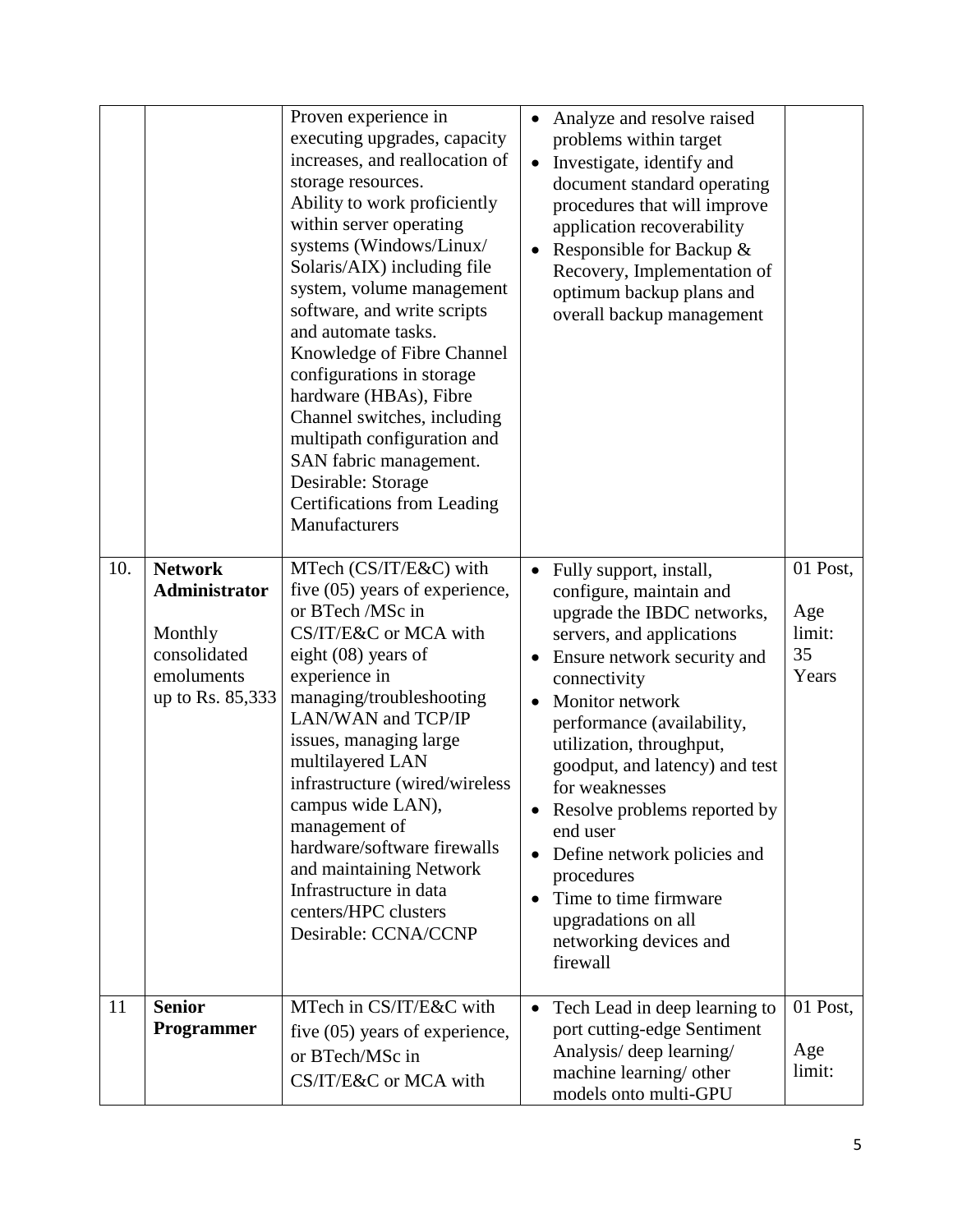|     | Monthly<br>consolidated<br>emoluments<br>up to Rs. 74,833                                            | eight $(08)$ years of<br>experience in CUDA<br>programming, in addition to<br>proficiency in a widely used<br>programming language like<br>C++, JAVA, PERL, Python,<br>JSP, SQL etc. Experience in<br>Data as a Service and<br>Continuous Analytics as a<br>Service, leveraging Artificial<br>Intelligence and advanced<br>analytics.<br>Experience with NVIDIA<br>System Profiler, Nsight<br>Compute, NVIDIA RAPIDS<br>Hands on experience with<br>CUDA-X (CUDA v10), a<br>collection of GPU-<br>accelerated libraries built on<br>CUDA, to provide the fastest<br>path to accelerate a wide<br>range of HPC applications.<br>Experience with machine<br>learning software platforms<br>that leverage GPGPU<br>compute such as Tensor<br>Flow, Pytorch, KERAS, etc.<br>will be an added advantage. | servers. Conversion of<br>existing CPU based models to<br><b>GPU</b> accelerated models<br>• Research and development on<br><b>GPU</b> based Databases like<br>MapD, Optimization of<br>existing computer vision<br>application using GPU<br>profilers | 35<br>Years                                  |
|-----|------------------------------------------------------------------------------------------------------|-----------------------------------------------------------------------------------------------------------------------------------------------------------------------------------------------------------------------------------------------------------------------------------------------------------------------------------------------------------------------------------------------------------------------------------------------------------------------------------------------------------------------------------------------------------------------------------------------------------------------------------------------------------------------------------------------------------------------------------------------------------------------------------------------------|--------------------------------------------------------------------------------------------------------------------------------------------------------------------------------------------------------------------------------------------------------|----------------------------------------------|
| 12. | <b>Administrative</b><br><b>Officer</b><br>Monthly<br>consolidated<br>emoluments<br>up to Rs. 56,166 | Graduate with five (05) years<br>of experience in office<br>administration and finance,<br>understanding of HR and<br>finance rules of the GOI is<br>desirable.                                                                                                                                                                                                                                                                                                                                                                                                                                                                                                                                                                                                                                     | Assist in human resource<br>$\bullet$<br>management<br>Manage project accounts and<br>resources<br>Carry out administrative tasks<br>$\bullet$<br>related to the project                                                                               | 02<br>Posts,<br>Age<br>Limit:<br>35<br>Years |
| 13. | <b>Programmer</b><br>Monthly<br>consolidated<br>emoluments<br>up to Rs. 46,708                       | BTech/MSc in CS/IT/E&C<br>or MCA with four $(04)$ years<br>of experience in<br>programming languages like<br>C++, JAVA, PERL, Python,<br>JSP, SQL, GPU                                                                                                                                                                                                                                                                                                                                                                                                                                                                                                                                                                                                                                              | • Provide Continuous Analytics<br>as a Service, leveraging<br>Artificial Intelligence and<br>advanced analytics<br>Work in the area of deep<br>$\bullet$<br>learning to port cutting-edge                                                              | 02<br>Posts,<br>Age<br>limit:                |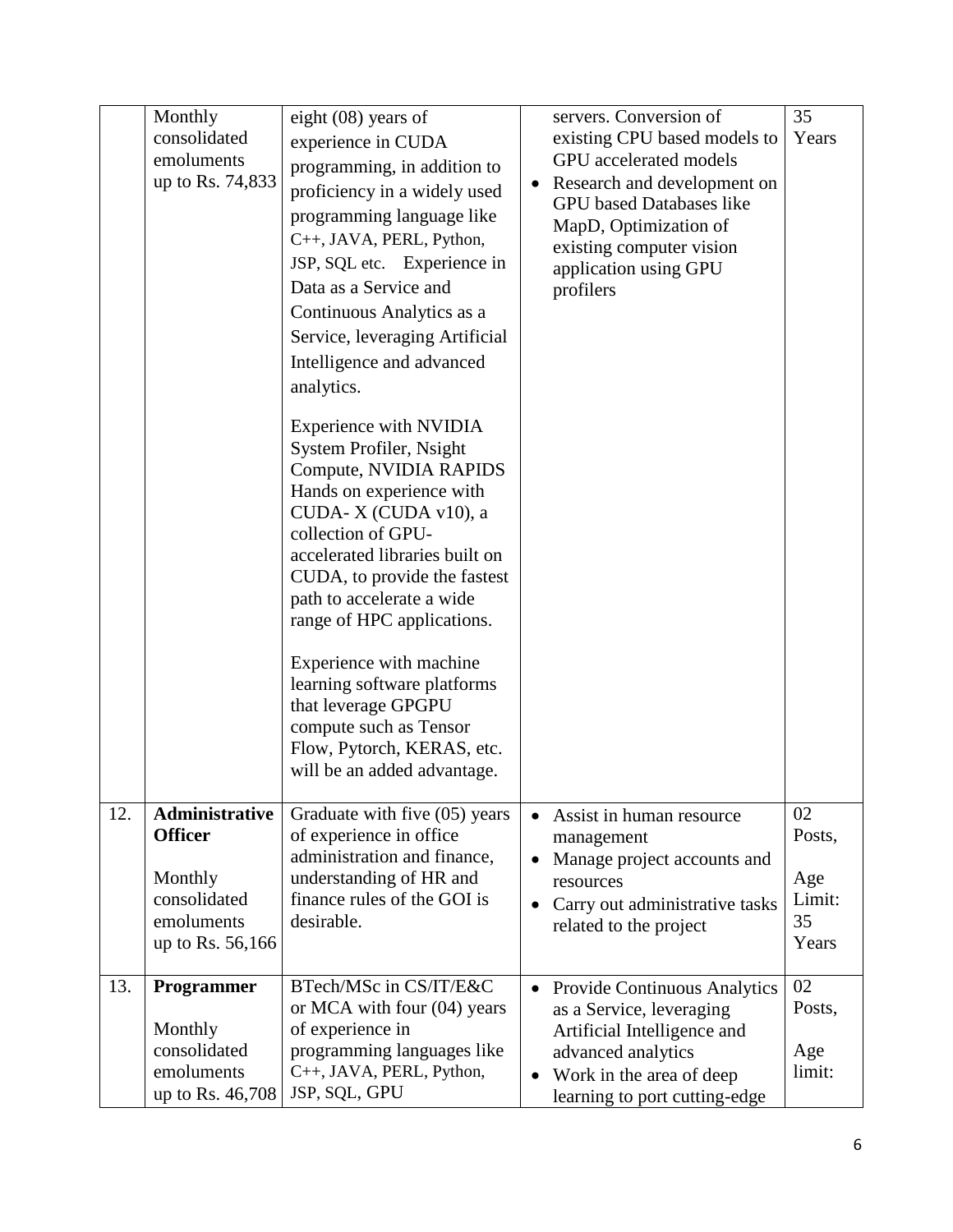|     |                                                                                                     | programming, Parallel<br>programming and providing<br>data services.<br>Experience with machine<br>learning software platforms<br>that leverage GPGPU<br>computing such as<br>TensorFlow, Pytorch,<br>KERAS, etc. is an added<br>advantage.<br>Hands on experience with<br>CUDA-X (CUDA v10), a<br>collection of GPU-<br>accelerated libraries built on<br>CUDA, to provide the fastest<br>path to accelerate a wide<br>range of HPC applications. | Sentiment Analysis/deep<br>learning/machine learning/<br>other models onto high end<br>multi-GPU servers,<br>Conversion of existing CPU<br>based models to GPU<br>accelerated models.<br>Research and development on<br>$\bullet$<br><b>GPU</b> based Databases like<br>MapD Optimization of<br>existing computer vision<br>application using GPU<br>profilers | 35<br>Years                                  |
|-----|-----------------------------------------------------------------------------------------------------|----------------------------------------------------------------------------------------------------------------------------------------------------------------------------------------------------------------------------------------------------------------------------------------------------------------------------------------------------------------------------------------------------------------------------------------------------|----------------------------------------------------------------------------------------------------------------------------------------------------------------------------------------------------------------------------------------------------------------------------------------------------------------------------------------------------------------|----------------------------------------------|
| 14. | <b>Technical</b><br><b>Assistant-A</b><br>Monthly<br>consolidated<br>emoluments<br>up to Rs. 41,041 | BTech/MSc in CS/IT/E&C<br>or MCA with three (03)<br>years of experience in<br>hardware/network<br>management                                                                                                                                                                                                                                                                                                                                       | Data entry operations<br>$\bullet$<br>Providing support in<br>usage/management of IT<br>infrastructure                                                                                                                                                                                                                                                         | 03<br>Posts,<br>Age<br>Limit:<br>35<br>Years |
| 15. | <b>Technical</b><br><b>Assistant-B</b><br>Monthly<br>consolidated<br>emoluments<br>up to Rs. 41,041 | MSc in any branch of Life<br>Sciences with knowledge of<br>programming, webserver<br>design, database and portal<br>development.                                                                                                                                                                                                                                                                                                                   | Biological Data entry and<br>$\bullet$<br>providing application support<br>for<br>bioinformatics/computational<br>biology software                                                                                                                                                                                                                             | 01 Post,<br>Age<br>Limit:<br>35<br>Years     |

The application format is available on our website **www.rcb.res.in.** Interested candidates should fill their applications online with the requisite non-refundable fee of Rs. 1000/- (SC/ST/PH/Women candidates are exempted from payment of fees) **latest by 18 July, 2020.** 

Refund of unsuccessful or duplicate transactions may be claimed up to 1 month from the last date of submission of applications, after that no request will be entertained**.**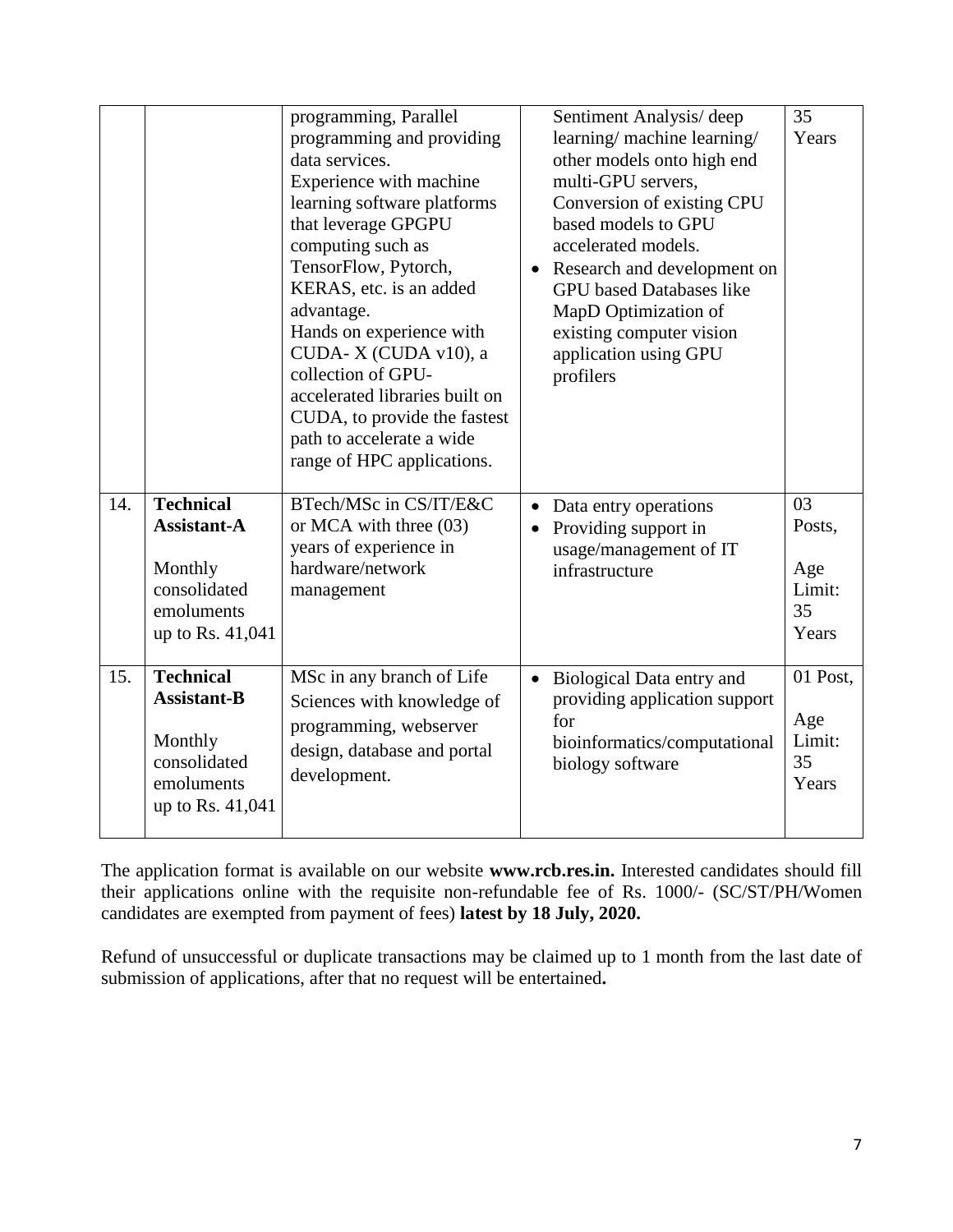## **TERMS AND CONDITIONS**

- 1. The positions will be on contract, initially till the duration of the project (13 March 2021) which may be extended subject to extension of the project duration and at the discretion of the Competent Authority as per the requirement of the Centre.
- 2. The positions are subject to periodic evaluation of the performance of the incumbent and if, on such evaluation the performance is not found to be satisfactory, the contract will be terminated with one-month notice.
- 3. The appointment will be on full-time basis and he/she will not be permitted to take up any other assignment during the period of contract. The contract may be terminated by either party by giving one-month advance notice in writing.
- 4. The consolidated emoluments shown above are only indicative and shall be decided by the selection committee for the selected candidate based on his/her relevant experience and qualification. No other perks or allowances are admissible.
- 5. The incumbent will be required to conform to the rules and regulations of RCB in force from time to time and follow the discipline rules of the Centre failing which the contract may be withdrawn at any point of time.
- 6. The incumbent will not be considered to be a permanent employee of the Center and conferment of this contract will not imply any assurance or guarantee for regular employment in the Centre. The incumbent shall not claim for regularization or absorption in the Centre. However, the incumbent may apply for the advertised posts subject to meeting eligibility criteria for the post and as per institutional policy.
- 7. All educational, professional and technical qualifications should be from a recognized Board/ University. Experience shall be counted for work done after the qualifying degree for the position.
- 8. Persons working in Govt. or Public Sector Undertaking should apply through proper channel or produce 'No- Objection Certificate' at the time of selection process.
- 9. Outstation SC/ST candidates called for interview will be paid to & fro second-class railway fare, as per GOI rules on production of the proof of the same.
- 10. Canvassing in any form will be a disqualification.
- 11. Vacancy shown above is indicative only and the number may increase or decrease as per requirement and at the discretion of the Competent Authority.
- 12. Mere fulfilment of the minimum prescribed qualification and experience will not vest any right on a candidate for being called for the selection process. Only the candidates shortlisted by a duly constituted Screening Committee will be called. The decision of the Centre in this regard will be final. No interim inquiries in this regard will be entertained.
- 13. The candidates should submit separate application for separate post.
- 14. The incumbent will be entitled for leave as admissible to the contractual staff of the Centre. The un-availed leave cannot be carried forward or encashed.
- 15. Age relaxation as per GoI norms is available to eligible applicants.